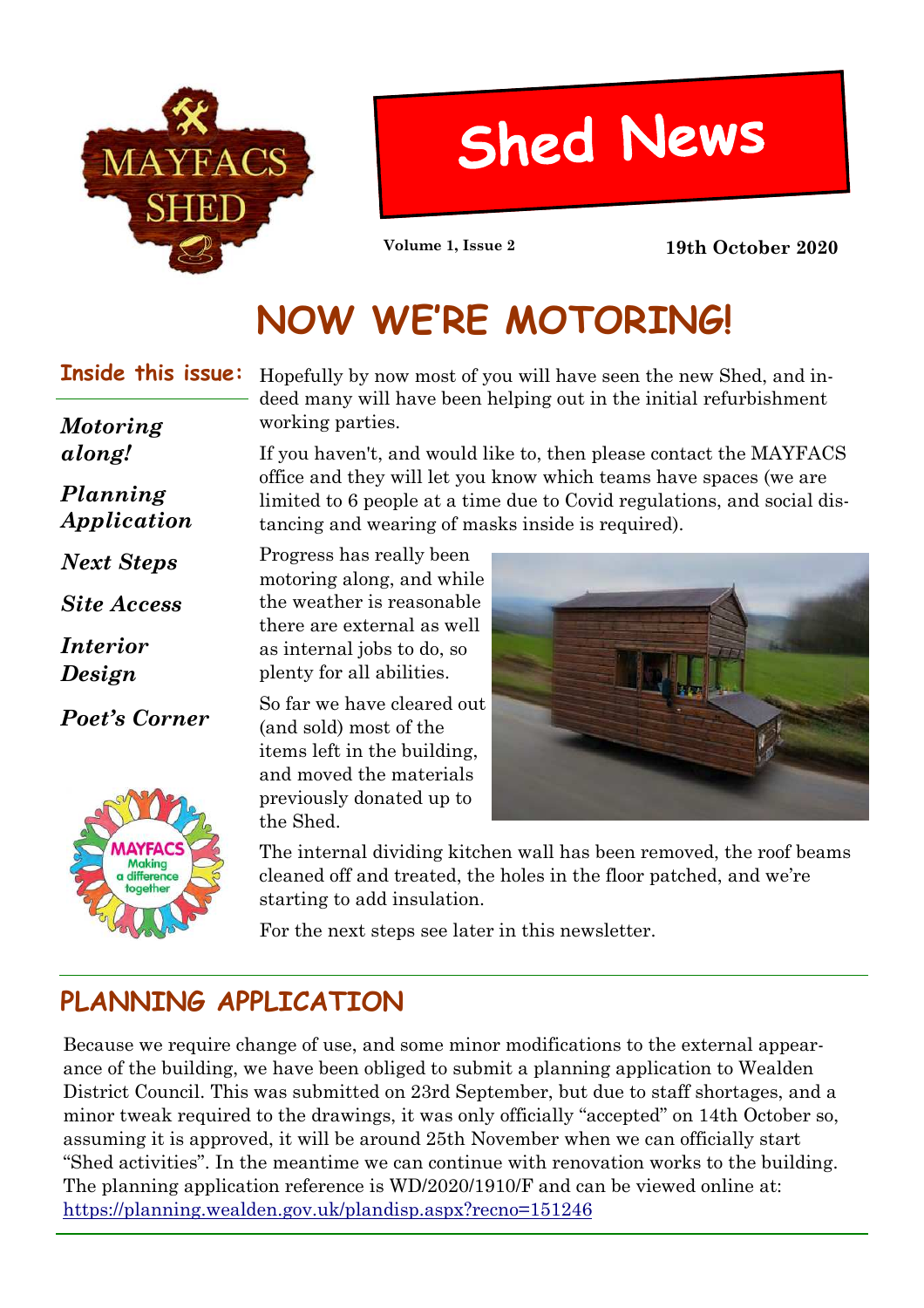## **THE NEXT STEPS**

Thanks to the teams of volunteers we've made a great start, and completed some of the less pleasant jobs (evicting spiders, cleaning, and applying very smelly "low odour" timber treatment!).

Now we are starting work on the refurbishment work. In the next few weeks we need to:

- Add a couple of purlins (ceiling beams)
- Insert Celotex insulation in between the purlins
- $\Diamond$  Fix a plastic membrane sheet under those, then fit a Plywood ceiling
- $\lozenge$  Make some new holes in the external walls for windows, and fit those (we are still looking for windows to replace the existing Kitchen and Workshop windows, if you know of any being replaced?)
- Repair the cracks and holes in the outside walls
- Fit the new main entrance door and window panel
- Construct the new dividing wall
- Complete the French Drain and bitumen waterproofing at the back (the landlord has offered to dig a trench for some pipe to take the water away into the ditch—and we can add guttering to the rear, feeding into the same outlet as well, which will help).
- Paint the interior. White, or other light colour paint required.
- Plus many other smaller jobs, so there's plenty for everyone!

The electrical works are due to start on 26th October, so we are hoping to get the majority of the above done by then.

So, if you can help, and haven't done so already, please contact the Office.

### **Suggestions Please!**

We've had a few suggestions so far, but would like some more!

Can you think of a short, preferably witty and apt title for our Shed Newsletter?

My suggestion of "The Short Plank" hasn't gone down too well so far, so let us have your suggestions please.



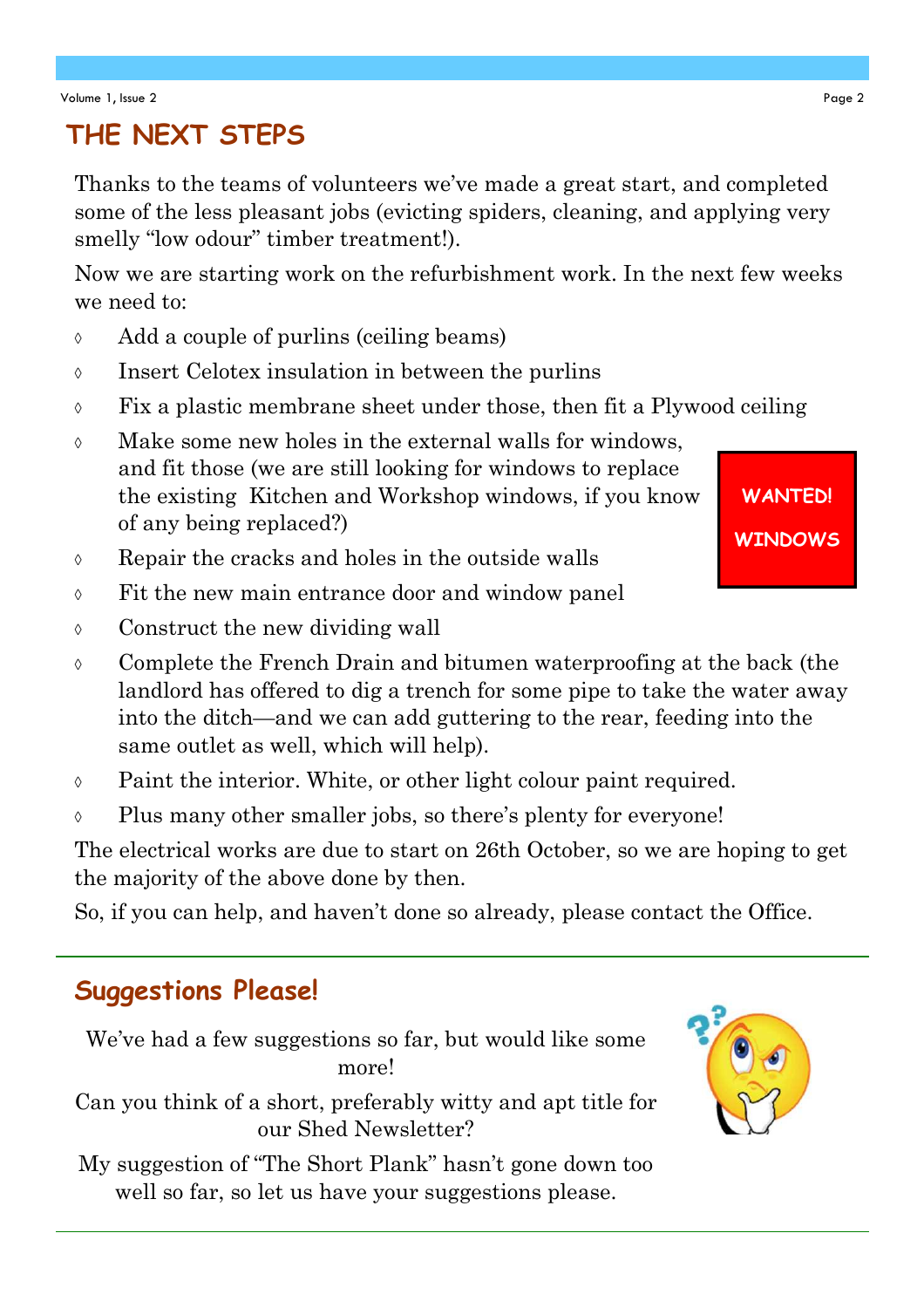#### **MEN (& WOMEN) AT WORK**









Graham chose to spend his birthday working on the shed, so the least we could do was help him with his cake!



#### **SITE ACCESS**

As mentioned elsewhere, we have a planning application in progress and apart from not wishing to do anything to jeopardise that, we would like to foster good relations with our landlord and neighbours. Therefore please do not try to visit the Shed without first arranging it with the Office, and/or your team leader if you are in a working group.

We need to minimise any effects of traffic using the site entrance, so we also ask that you drive slowly and considerately along the access lane, and particularly when passing the cottages by the gate. There is very poor mobile signal at the gate, and even less at the shed, so please try to arrive as a group, and do not just turn up expecting to be able to call someone to let you in!